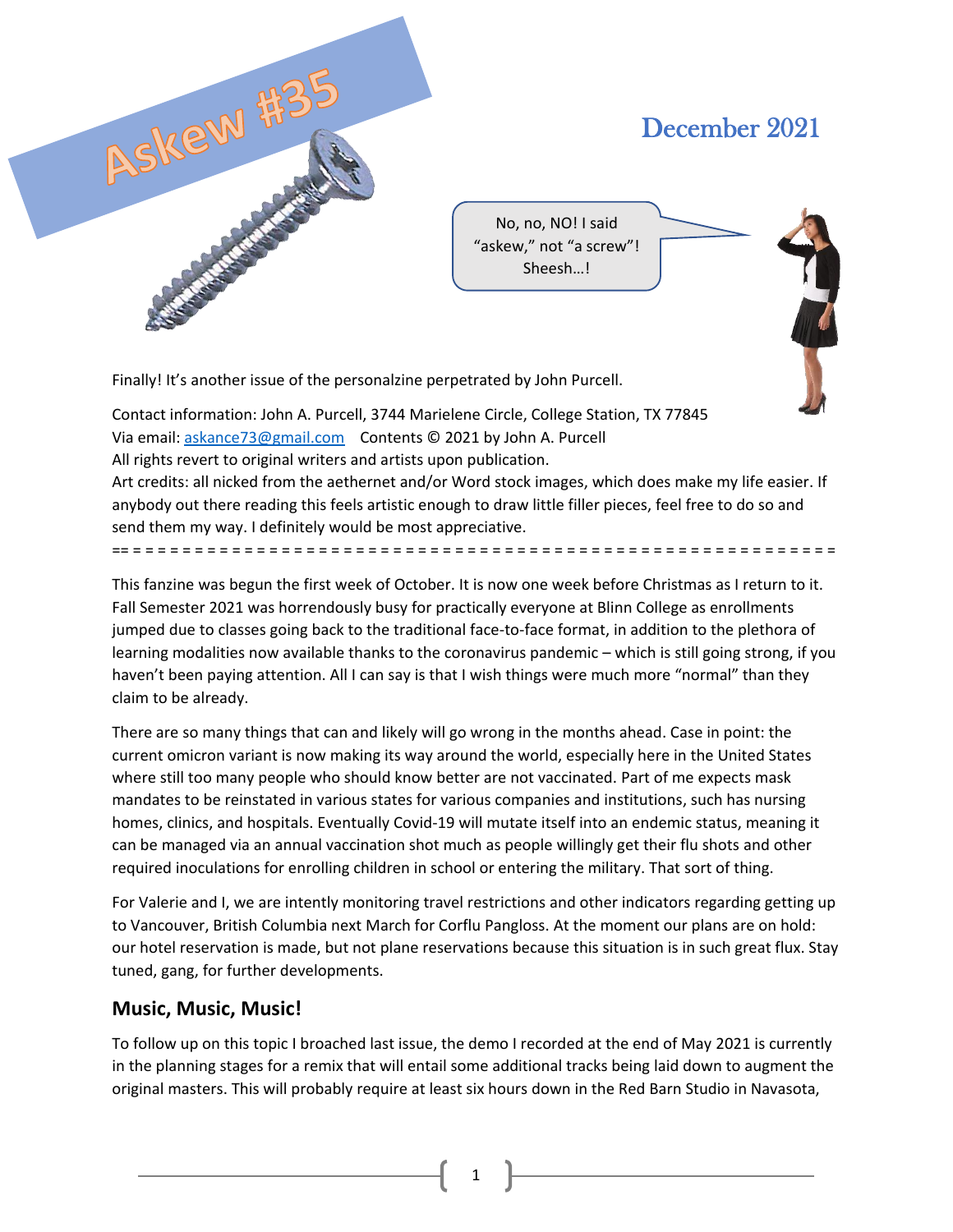Texas, which doesn't bother me at all mainly since I would like to record another song or two. Meanwhile back at the homestead, I downloaded Audacity (recording software recommended by Bill Mills out in Las Vegas) so that I can do some recording and mixing of tracks in the comfort of my own home, taking as much time as I want and saving money in the process. It's a win-win for the home team.

The other good news is that here in SouthCentralEastern Texas local music venues have slowly begun reopening, despite the onslaught of the Delta variant making Covid-19 infection numbers rise again last fall, and now venues have begun hosting open mic nights again. So far the only one on the docket for me is held on Wednesday nights from 9 to 11 PM at the 101 Club on Texas Avenue in Bryan, Texas, a short ten minute or so drive from home. The earliest open mic night started up at the end of August, and the Singer-Songwriter night (usually Thursday evenings) at the Village Inn Café in downtown Bryan has restarted as well. By the end of October 2021, other venues reopened with live music, too. I have since learned of quite a few other local venues with open-mic nights. This has been like watching a slow avalanche: it is happening, just be careful because if you're not you could get buried.

Face it. I wouldn't mind digging out from underneath a wealth of potential venues to play. The more one plays, the better one gets. At least that's the theory.

# **All Fandom has Plunged into Another Holy War**

Again. This time it's about what happened over the site selection of the 2023 Worldcon at the just concluded (as I type this paragraph at noonish on Sunday, December 19, 2021) DisCon III. Sure, there are the typical gnashings of teeth and dentures being thrown at each other over the Hugo Awards, which is an annual hissy fit: at least, that is how I see them. At any rate, if you haven't heard already the  $81^{st}$ World SF Convention shall be held in Chengdu, China in mid-August of 2023, largely as the result of a swarm of mail-in ballots over the last few months. The runner-up Winnipeg bid fell far short with 807 votes; Chengdu received 2006 votes. Even though the Memphis bid was withdrawn a few months ago, it still received 7 votes, and there were 18 other write-in votes for assorted silly bids. I was disturbed by the lack of any Minneapolis in 73 votes, but I digress. My preference was originally Memphis, then shifted to Winnipeg because I know people there and they have a good solid fannish history going up there. The fact that Chengdu won with a large voting block does not surprise me. Over the past decade or so I have been impressed by the science fiction coming from China, and it keeps growing every year. There is obviously a huge sf fan base in Chengdu – and elsewhere in China – so I wish them good luck in getting their Worldcon up and running.

Apparently, the proverbial fecal matter hit the spinning air circulation system at the WSFS Business Meeting regarding the language in the site selection voting procedures. Okay. I am no parliamentarian nor a big fan of Worldcon running, let alone their rules and regulations, so this kind of thing goes flying over my head. Plus, I have no idea what transpired there, so everything I hear about what the Winnipeg people did and said comes to me at least thirdhand. In addition, I am well aware of the Chinese government's terrible treatment of the Uighur among many other humanitarian issues that the Beijing regime is responsible for over the years. The science fiction fan community in Chengdu will have a difficult tightrope to walk as it prepares for the 2023 Worldcon. I won't be going, that's for sure, but I do wish them all the luck in the world to pull it off and make their convention as successful as possible.

Meanwhile, the foofaraw over the site-selection voting and the politicizing about it is not something I wish to get into. I shall leave that to the fannish feud experts.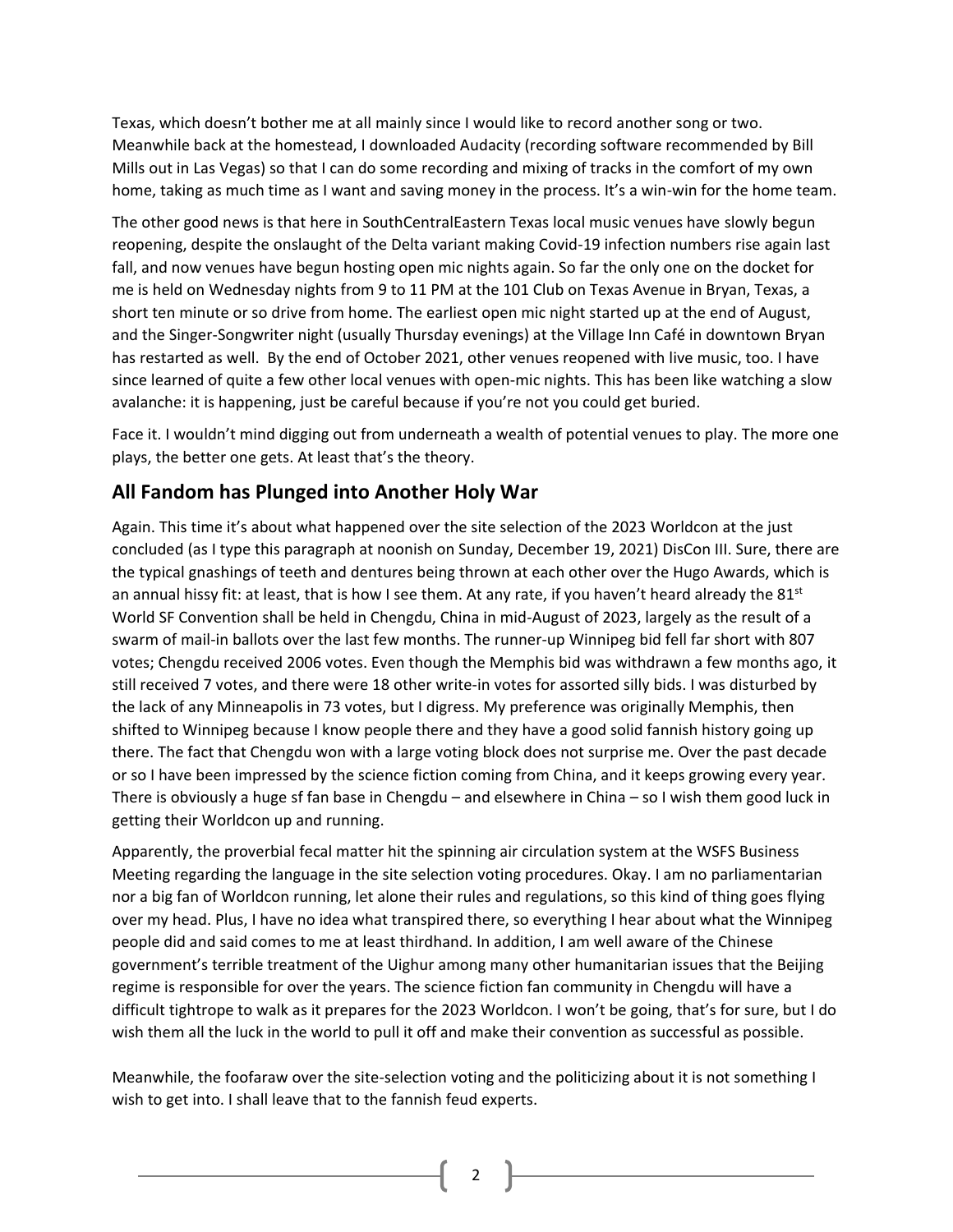# **Recently Read Books**

The last nine months have been a reading extravaganza for me. Herein are mini-reviews on the books I have read since the start of the school year (end of August 2021), in addition to the science fiction and mystery magazine subscriptions I receive. If I feel up to it, the next issue will likely tackle some of those.

## *Riders to the Stars,* **novelization by Curt Siodmak of the 1953 Ivan Tors movie of the same title. Ballantine Books, 1954. 166 pp.**

This book was a fun read, although it did not make me want to re-watch the movie this was based upon. Frankly, I read this so long ago that I barely remember the plot, and right now I have no desire to get up and find the book to see what the back cover burb says. Let me just say this was an okay story thanks to Curt Siodmak, who scripted many a 1950s skiffy movie.

## *The Girl in the Golden Atom***, by Ray Cummings: first published in 1919 as a short story in** *Argosy* **that was expanded into a full-length novel published in 1923. [Project Gutenberg, read on Nook]**

I have a lot of old science fiction, fantasy, and mystery books on my Nook, and this is one of them. Again, very dated sf, and quite sexist, but the concept of worlds hidden within worlds – that atoms themselves are comprised of even smaller structures – is well explored and even fun. Lots of extemporization with massive info dumps on the reader, but I can see why this story is considered an early pulp classic.



### *The Rise and Fall of D.O.D.O.,* **by Neil Stephenson & Nicole Galland. William Morrow (2017), 742 pp.**

Okay. This is a massive book, but it is massively fun and hard to put down. This is a grand bit of adventure spread out across a millennium as characters plunge back and forth through historical eras in an effort to save magic. I highly recommend it.

### *The Compleat Enchanter,* **by L. Sprague de Camp & Fletcher Pratt. Ballantine/Del Rey (1976), 420 pp.**

More classic fantasy by probably the best collaborative pair of authors I have ever read. These misadventures of Harold Shea, a unwilling time-traveling "wizard," are fun, energetic, and a must-read for any science fiction and fantasy fan. Yep. Highly recommended.

### *The Trial of Terra,* **by Jack Williamson. Ace Books (1962), 159 pp.**

Jack Williamson was the first real science fiction author I read when I was 12 or 13 years old. Whenever I want a good, solid space opera to entertain me, he is one of my go-to writers. This particular book is not one of his best, but it's still enjoyable. I love the concept of humanity being judged as being worthy of joining galactic civilization. Space Opera at its best and worst between covers.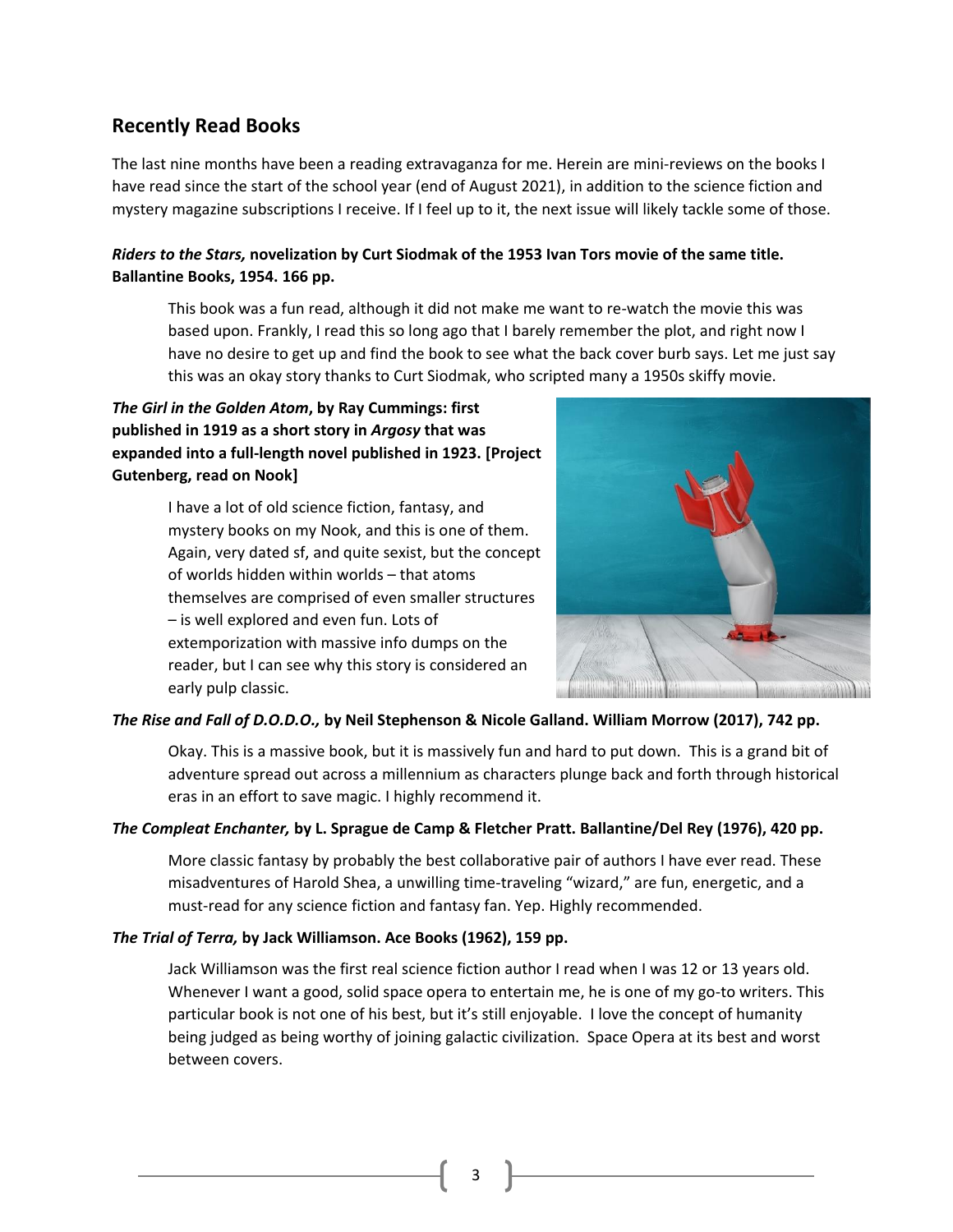## *Honeymoon in Space***, by George Chetwynd Griffith, first published in 1901 in** *Pearson's Magazine* **as** *Stories of Other Worlds***, [Project Gutenberg, read on Nook]**

Another Nook text, and while this does have some merit – the unique propulsion system and description of the spaceship is worth it – the vast majority of this overly religious polemic is overwhelming, especially in the last three chapters. Not exactly recommended except for its historical place in scientific romances that were popular in the late 19<sup>th</sup> and very early 20<sup>th</sup> centuries.

### *The Stars are Ours!* **by Andre Norton. Ace Books (1963), 183 pp.**

Many sf fans credit the works of Alice Mary Norton (1912-2005) as their introduction into science fiction. Norton's fiction is fast-paced with strong protagonists and thrilling adventures as they wriggle out of various tight spots, and *The Stars are Ours!* is one of her best. This is the story of Dard Norris and how Earth of the year 2500 AD hates science and enslaves scientists, and Norris unwillingly becomes a key figure in the fight for the future of humanity's freedom.

### *Gulliver of Mars,* **by Edwin L. Arnold. (1905), 161 pp. [Project Gutenberg, read on Nook]**

Another romantic fantasy from the turn of the century (1890-1910), this book is often credited with inspiriting Edgar Rice Burroughs to write his Barsoom stories of Mars. The parallels are many: *Gulliver of Mars* reads very quickly, has a love interest for our intrepid hero from Earth, with lots of adventure and exploration of the unique civilizations on Mars. Definitely worth reading for its historical importance in science fiction literature.

### *I Speak for Earth,* **by Keith Woodcott (John Brunner). Ace Books (1961), 120 pp**

I speak for readers: don't bother! An early John Brunner effort that is Ace Doubled with the Ray Cummings' 1932 classic *Wandl, the Invader* (first published in *Astounding Science Fiction*), *I Speak for Earth* is interesting possibly only for its exploration of creating a multiple identity individual who is essentially am emissary to a galactic civilization  $-$  gee, that sounds familiar  $-$  to see if humanity can join in the fun.

### *Trouble With Lichen***, by John Wyndham. Ballantine (1960), 160 pp.**

So you want to live a nice long life? Maintain your beauty for a couple centuries in the process? Not a problem. Use this cosmetic cream. However, immortality has its limitations, and John Wyndham – one of many pseudonyms of John Wyndham Parkes Lucas Beynon Harris (1903 – 1969) – explores very thoroughly how people would react in terms of science, religion, business, politics, and power. I have always liked Wyndham's fiction, and do recommend this book.

## *The Best from Fantasy and Science Fiction, Sixth Series***, edited by Anthony Boucher. Ace Books (1957). 254 pp.**

A great collection of short stories and a handful of poems first published in the pages of The Magazine of Fantasy and Science Fiction in 1955 and 1956. Some authors in this anthology are Frederik Pohl, Ward Moore, Poul Anderson (two stories from him!), Cyril Kornbluth, Ray Bradbury, Theodore Sturgeon, Avram Davidson, and some hack named C. S. Lewis. There are other stories by Mildred Clingerman, Jay Williams, Charles Fortenay, Rachel Maddux, and Ron Smith. Not a clunker in the bunch.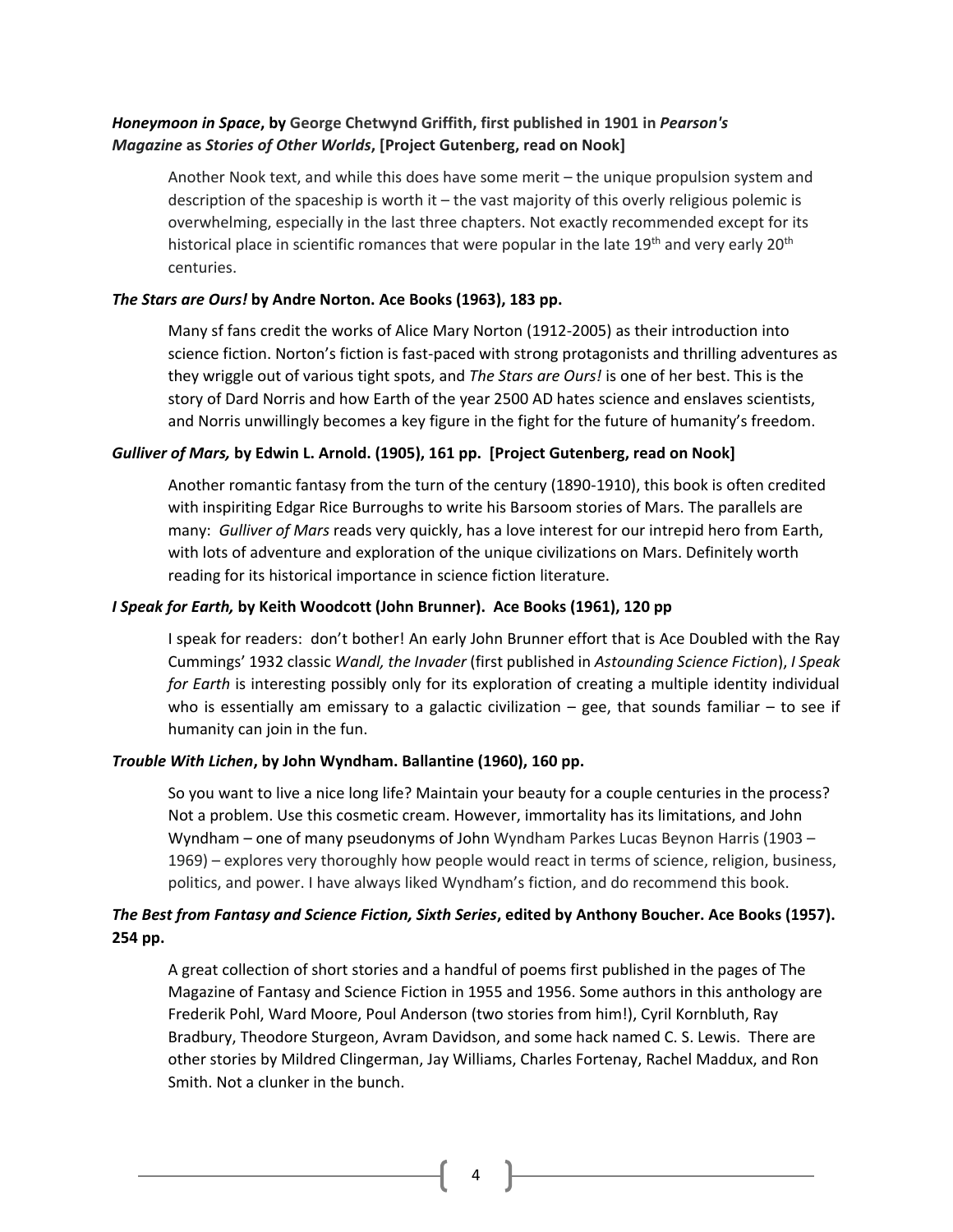

*Letters, I get letters! It makes me want to wag my tail…*

*MAIL!!!* \*ahem\*My apologies. It is time to see what struck reader's attention in the previous issue. *Topics in the 34th issue covered politics (again), books, music making, and a wee bit about the NHL playoffs.* 

Ray Palm Boxholder PO Box 2 Plattsburgh, NY 12901-0002

*17 July 2021*

You said you think we're screwed when it comes to politics, repulsive stupid Republicans, and lame toopolite Democrats. You wanted someone to convince you otherwise. Sorry, I can't.

I know Trumpian Repuglicans are and can be stupid but this incident wins hands down. Congressman Louie Gohmert doesn't believe climate change is man-made, it's just the forces of nature at work. During a subcommittee hearing he asked the associate deputy chief for the National Forest System if climate change could be fixed by altering the orbit of the moon or the Earth's orbit around the sun. ( https://bit.ly/3krbo8S ) I didn't know the Forest Service was part of the Space Force. *{Crazy Louie seems to think so.}*

Previously Gohmert claimed he got Covid 19 from wearing a mask. The GOP is the anti-science party. Gohmert and his ilk should've been alive during the Dark Ages. Then again, with the last president we were plunged into a dark age and are struggling to get out of it.



Good luck with your music endeavor. I have no musical ability and I admire people who can be creative through song.

Among the books you reviewed was *Swords & Deviltry* by Fritz Leiber, one of my favorites. I have to dig out my copy that's buried somewhere since I moved after being stuck in the same dump for 25 years.

Take care and don't wear a mask or you'll get Covid

19! And remember Rush Limbaugh said there were 18 other Covids before this latest one.

## Ray Palm

*{Thank you, Ray. In fact, even though I am fully vaccinated and now boostered, I still wear a mask in public. Oh, and did you see that Ted Nugent also ranted about how we never heard of the earlier 18 versions of Covid? The stupid, it hurts.}*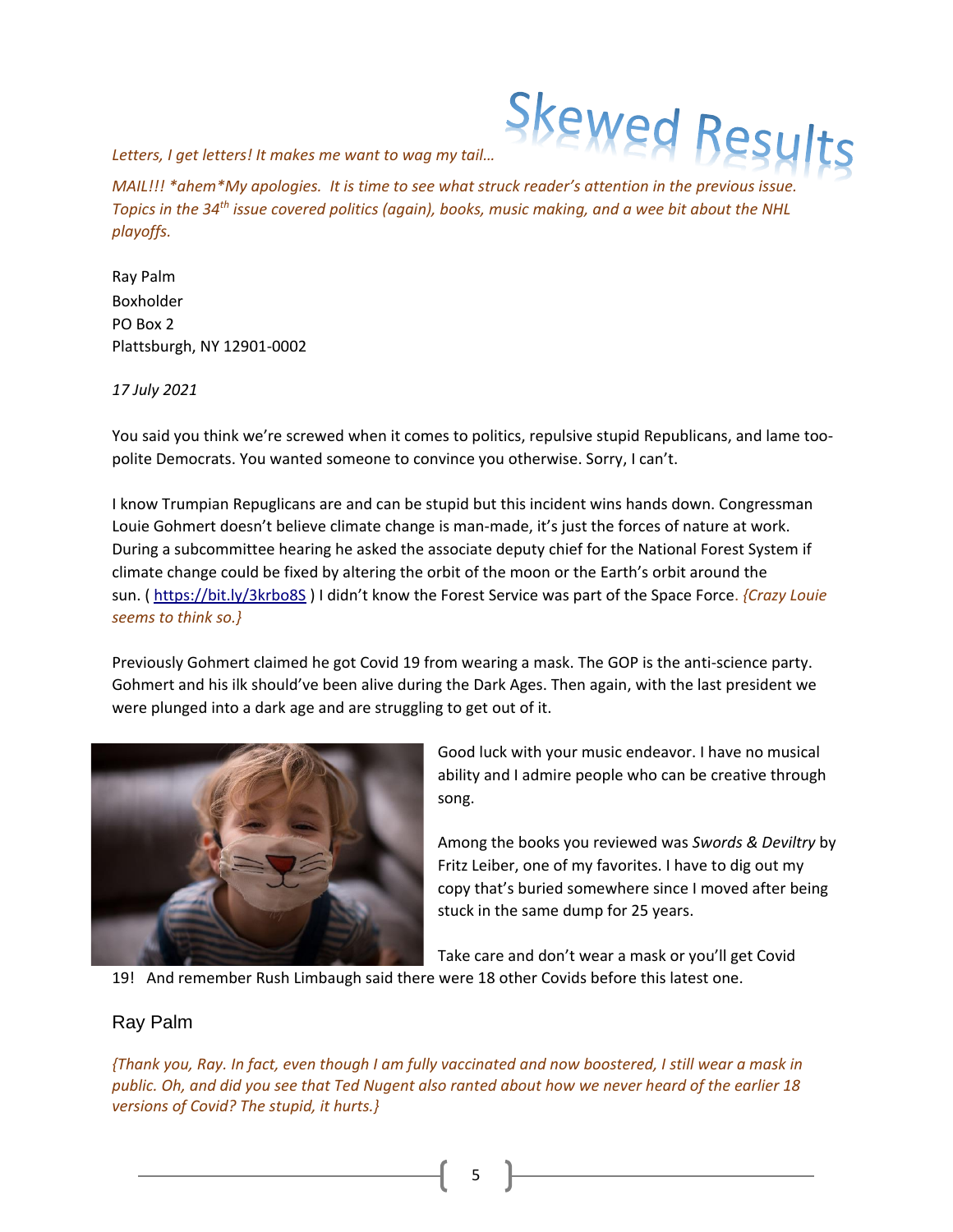Lloyd Penney 706-24 Eva Rd. Etobicoke, ON CANADA M9C 2B2

*21 July 2021*



*Askew 34* is at the top of the list, and I seem able to stay about 15 zines behind, that's my pace, so here goes with a fast loc.

I really shouldn't pay too much attention to American politics, seeing we have enough Canadian politics to put up with, but it seems that right-wing parties are able to bypass logic completely. The Republican Party, and some in our own Conservative Party, are completely anti-vaccine and anti-mask. That flies in the face of logic, my logic anyway. I see CNN wondering what the Rethugs are smoking. The value of masks and vaccines have been proven repeatedly, but do they say these things because they honestly believe them, or are they saying these things to simply disagree with the Democrats? It's a total WTF. *{American politics is definitely a full-time job, and I have read a fair amount about what the Conservative Party in Canada promotes. My thinking is that leaders on the political right are practicing hypocrisy as a daily regimen: most of America's GOP leadership is vaccinated and boostered, yet they still push against wearing masks and are anti-vax. They want it both ways to (1) stay alive and (2) stay in power. That sounds rather simplistic, I know, but it sure makes sense. It is not a WTF to me: those in power will do whatever they want and can in order to maintain their power and control.}*

Good to see that Juneteenth is a national holiday in the US…but do many Americans realize why holidays are declared, or do they think any further than, "Hey! A day off!" I see lots of complaints about June 19<sup>th</sup> and wonder of all men in the US truly were created equal. Good words, but useless if they are not put into full effect. In our own politics, we are all being made to see how not only blacks and Asians, but our indigenous people are treated terribly. So far, for not only Canadian residential schools, but American schools as well, more than 2000 unmarked graves have been found around the schools, and most of them belong to children murdered, assaulted, raped, and otherwise killed by priests and nuns over the decades, all in the name of the Lord. Most of us are sickened by this…our government is offering an apology to all our indigenous peoples, and court cases may award their descendants billions of dollars in reparations. It will be tough, seeing that billions have already been spent to get us all through this pandemic, but I think it will be worth it. It may cause such a deep debt, we might not be able to get out of it, but something must be done. It is estimated that closer to 10,000 unmarked graves may yet be found once the geophysics is done on the various properties. *{Total agreement with you. These emerging stories sicken me, too. How can human beings become better human beings unless they can honestly address their past behaviors and atrocities in order to learn from these awful, horrendous events? There is today's rhetorical question, class.}*

The locol…I am hoping for some serious action soon on the part of prosecutors, rounding up at least some of the Trump family criminals, and their cronies. It will be interesting to see if the Rethugs regrow their spines and tell Trump where to go. If not, there may be two right-wing candidates in your next election, which will definitely give Biden his deserved re-election. His hard work over the past six months is visible to all. I read that Trump asked his officials their opinion about his demand that those who might testify against him be executed. Some more WTF… America, you may never know how close you came to fascism and dictatorship. ALL politicians must be held up to scrutiny, no matter how good and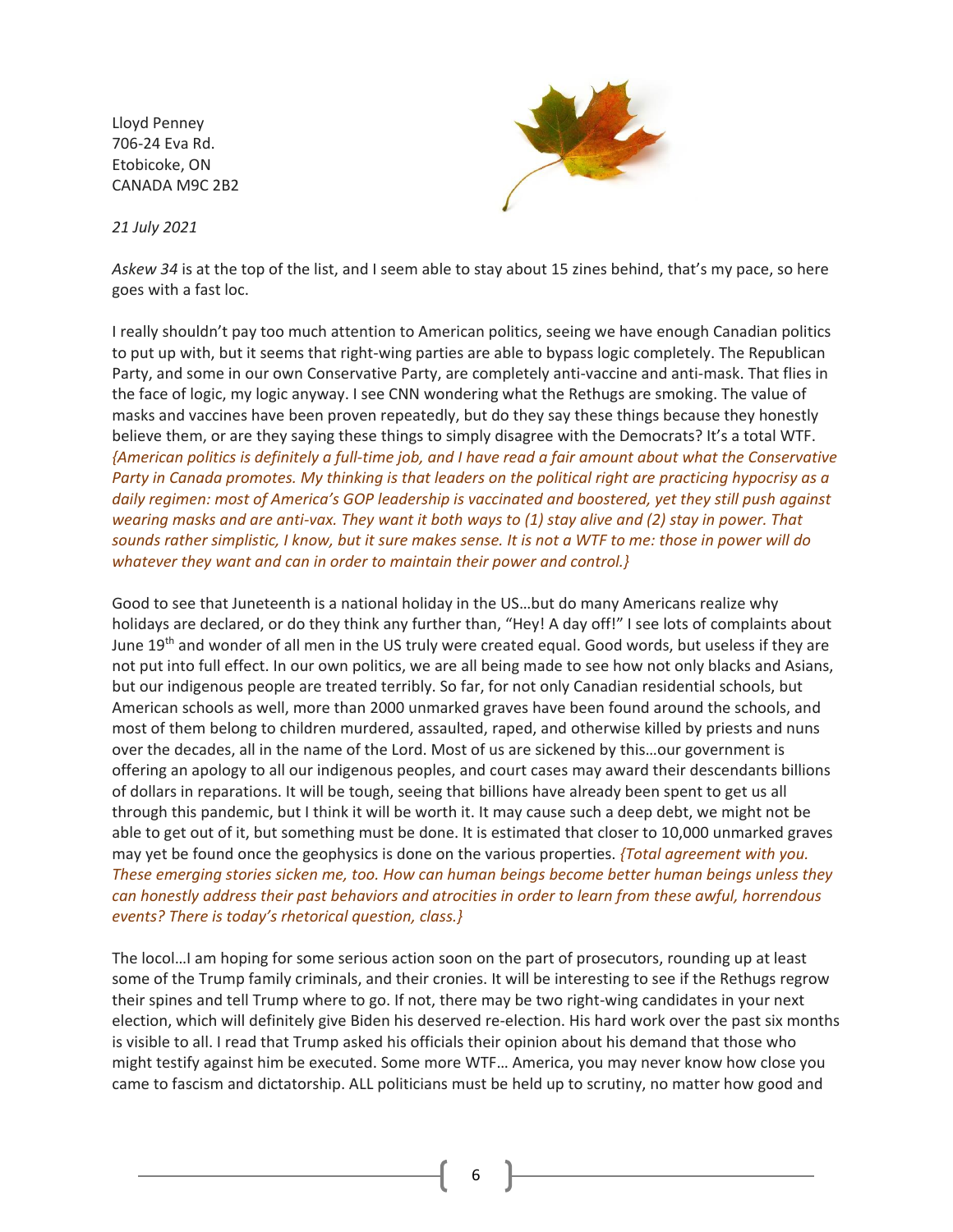competent they seem to be. I agree that while Biden would like to work with the Rethugs, they are in no way agreeable to working with him. It's all a smokescreen. *{Yup. No argument there.}*

The numbers of people catching and dying of COVID-19 seem to be way down, but rather than wait for cases to drop to close to zero, right-wing pols announce that all is now open!, and go have fun, kids! I expect that our provinces with right-wing governments will suffer through a fourth wave of COVID cases. Sure, we'd like to get out there, too, but we are savvy enough to know that we must still be careful. We've had COVID, and gotten our two shots (the second ones on July  $1<sup>st</sup>$ , Canada Day), and even now, there is the chance we might catch the Delta variant. We must remain vigilant if we want to get through this pandemic. We must also remember that while it seems to be in remission on this continent, the pandemic is still raging elsewhere in the world…

Fred Lerner reminds me that while I have enjoyed Philip Pullman's His Dark Materials and Dust trilogies, I have yet to fill out my collection with the associated books like *Lyra's Oxford*, and I think there's a couple more. Maybe my next treat…

I think I am done for the moment, and I can stand down and relax a little. Tampa Bay teams not only



won the Lombardi Trophy, but also the Stanley Cup. I am no Habs fan, but it has been a very long time since a Canadian team has won the Cup. There is always next year, and I hope the Leafs won't choke like they did this year. With the easing of border restrictions, we have tentative plans to go to Astronomicon 13 in Rochester, NY around Hallowe'en. Now to see if we can really do that or have to buckle down for another lockdown. My greetings to the family, and see you with another zine RSN.

# Lloyd Penney

*(Thank you for writing, Lloyd, and a happy holiday season to you and Yvonne. (\*) As I write this, the National Hockey league is shuttering team schedules and other games around the league due to Covid Protocols. Here we go again… (\*) Our current convention plans still include Corflu Pangloss in March 2022, but that may be cancelled due to Covid travel restrictions, and beyond* 

*that nothing else is written in stone. I would love to get to Minneapolis for Minicon over Easter Weekend – I do have an attending membership – but again, I hafta wait due to potential travel restrictions. Welcome to the new fannish normal.}*

=====================================================================================

**WAHF listing:** Jerry Kaufman, Ulrika O'Brien. That's all, folks!

*Ed Cox Memorial Doodle Space*